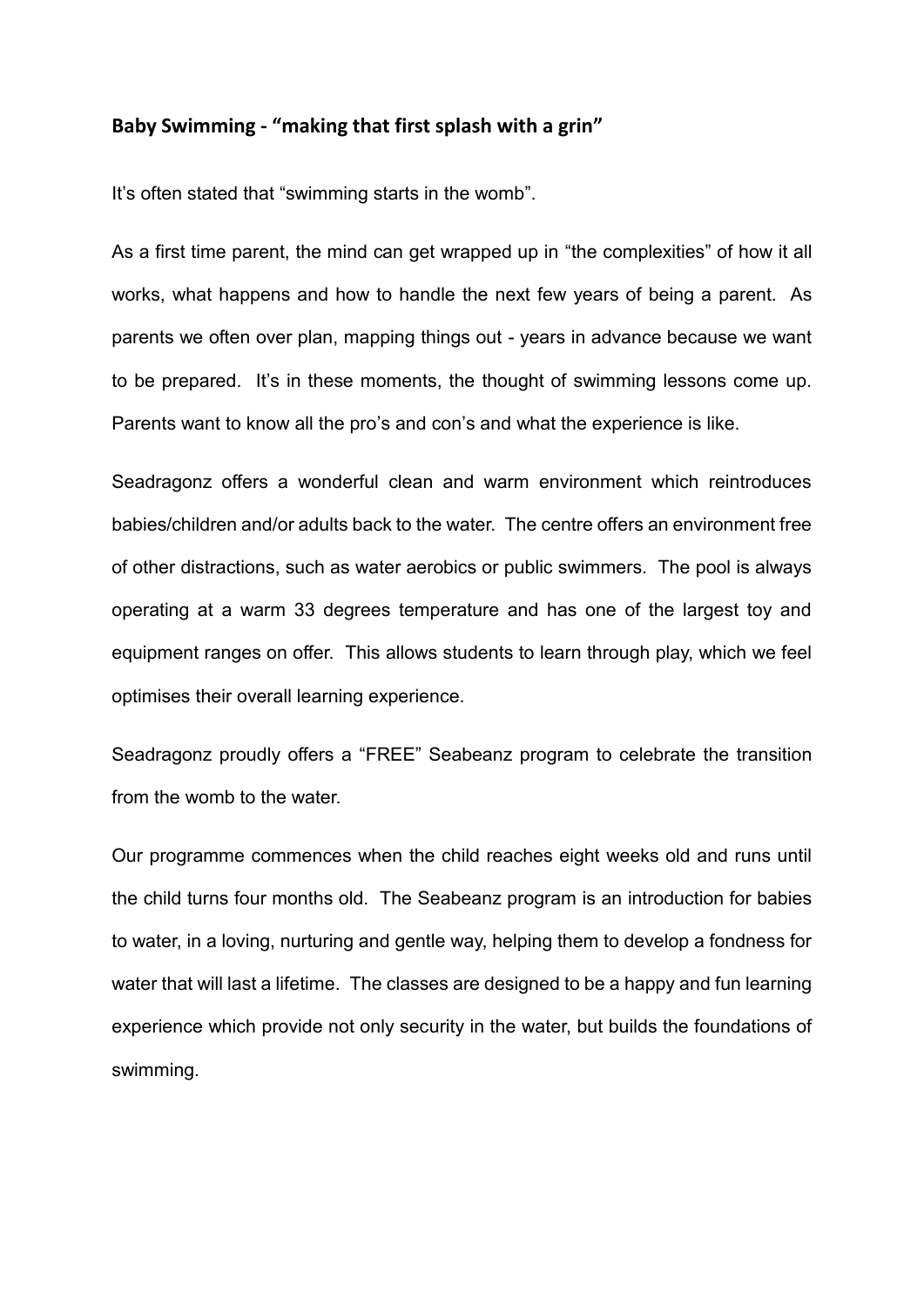Seadragonz prides itself on its child-centric philosophy and child-led pace and direction. The class size is six students (parent/baby) and one teacher. Each lesson is 20 minutes. The instructors are qualified and experienced in teaching very young infants.

One of the many benefits of reintroducing babies back to a relaxing aquatic environment allows for the babies movement of their whole body, which cannot be achieved on land. Thus, this promotes not only physical and intellectual skills, it additionally builds self confidence.

The instructors will gently guide parents to a beautiful, harmonious, warm and loving experience to share with your child.

Each lesson includes songs and toys which are designed to make the lessons fun and engaging. Lessons cover skills on how to hold the baby in the water, the signs of a breath cue, how and when to submerge the baby in water and build safety skills for in and around the water.

Seadragonz teaches parents these skills in such a way that it promotes the bonding between parent and child. Understanding the child's willingness/readiness in all skills, via hand placement, the body position of the child in the water and eye contact.

All children are given a nurturing environment to learn to swim each week which enables them to practise new and old skills, to discover all the wonders of the aquatic environment within a safe manner and where children are encouraged, supported and respected.